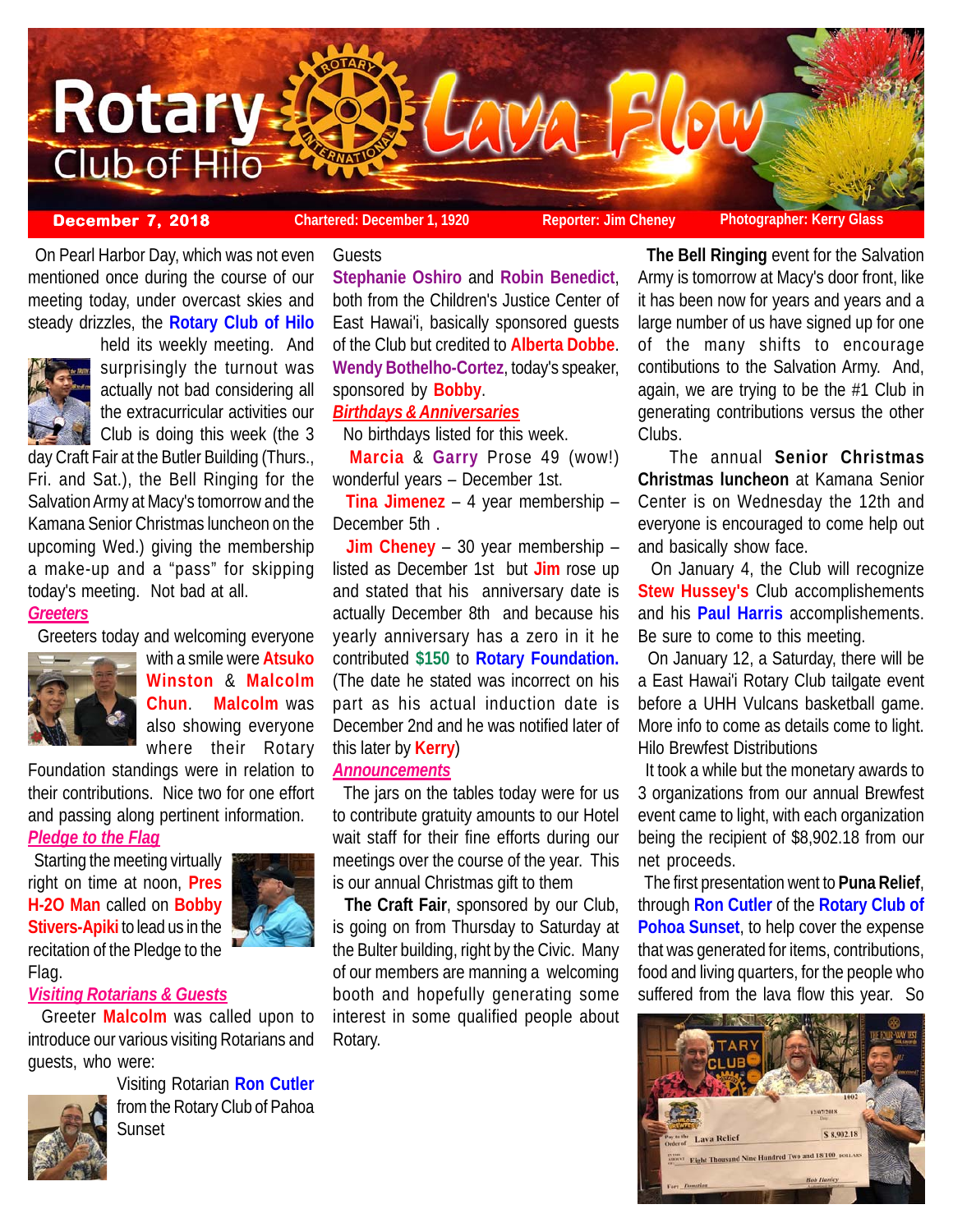# *Birthdays:*

**Cathy Gray** December 13 **Michael Meyer** December 15 **Reese Mates** December 19 **Eddie Hara** December 24 **Gay Porter** December 31

## *Club Anniversary:*

**Jim Cheney** December 1, 1988 (30) **Tina Jimenez** December 5, 2014 (4) **Shane Okimoto** December 9, 2016 (2) **Joshua Countess** December 15, 2017 (1) **Harry Kim** December 16, 2016 (2) **Steve Handy** December 19, 2003 (15) **Judy Gibson** December 31, 2005 (13)

## *Wedding Anniversary:*

**Marcia & Garry Prose** Dec. 1 (49) **Keith & Leigh Okamoto** Dec. 19 (26) **Ron & Glynnis Dolan** Dec. 22 (45) **Wally & Malia Wong** Dec. 22 (25) **Cathy & Jerry Gray** Dec. 25 (42) **Robert Fox & Nina Buchanan** Dec. 27 (10)

#### *Announcements:*

**December 12 - Kamana Sr. Ctr Luncheon December 14 - Charlene Meyers What is Polio and how is Rotary helping December 21 - No Meeting December 28 - No Meeting**

#### *Rotary Club of Hilo Board of Directors* **2018 – 2019:**

- President **Keith Okamoto**
- Past President **Steve Handy**
- President Elect **Anna Liu**
- Vice President **Mitch Dodo**
- Co-Secretary **Treena Breyfogle**
- Co-Secretary **Jan Tanouye**
- Treasurer **Corey Kawamoto**
- Sergeant at Arms – **Genie Phillips**
- Rotary Foundations **Malcolm Chun**
- Membership **Connie Ichinose**
- Public Relations **Marcia Prose**
- International Service **Sally O'Brien**
- Community Service **Wally Wong**
- Vocational Service **Bobby Stivers-Apiki**
- Club Service **Kerry Glass**
- New Generations **Brittany Luna** • Program Chair – **Mike Meyer**
- Attendance Chair **Judy Gibson**
- Lava Flow Chair **Susan Munro**
- Greeters **Cathy Gray**

#### **Foundation Chairpersons:**

- Hilo Rotary Club Foundation **Tim Beatty**
- Hawaii Rotary YouthFoundation **Mitchell Dodo**
- Sunao WadaFoundation **Mitchell Dodo**

many lost their homes, farms, businesses and personal effects and this is just an effort to cover some of those losses.

 The second presentation went to **Lisa Rantz**, representing the **Hilo Medical**



**Center Foundation**, to help in its efforts to have doctors train in Hilo and actually reside and set up practice here after their training. And the good news is that this year, approximately 160 applicants sent entries for the possible 40 positions available. Sounds like progress for Hilo medical improvements is in the works.

 The third presention went to the **Children's Justice Center of Each Hawai'i**, represented by **Stephanie Oshiro** and **Robin Benedict**. The Center tries to take



care of approximately 600 abused and neglected children each year, giving them care, food, medical help and, often, Christmas and Birthday gifts, Medical and dental expenses for treating these kids, who are not covered in any insurance programs, is a major expense. Also the kids get backpacks and valises, if possible, to stop them from having to carry all their possessions in a trash bag. Our Club has been a major backer of this Center for years and years.

 Besides the amounts that were presented to these three organizations, some moneys were kept in our **Hilo Rotary Club Foundation** to help cover many of the projects our Club sponsors (books for the Read to Me program, dictionaries, Fiji water project, and numberous charitable events).

 Heaping thanks were given to **Bob Hanley** for all his efforts throughtout the years in making the Brewfest the success it has been to generate the money to donate to these worthy organizations. **Great job Bob!**

# *Paul Harris Recognitions and Information*

 **Malcolm** came up to report on our progress, year to date, on our **Rotary Foundation** and **Polio Plus** contibutions. Our Club's goals are to raise **\$10,000** in contibutions to the **Rotary Foundation** and **\$4,000** for **Polio Plus** for this fiscal year. After only 5 months of elapsed time we are at 76% for RF and 49.8% for Polio Plus already, well ahead of schedule. But we cannot be complacent and need to still raise funds to meet our goals.

 And 3 of our membership has attained new **Paul Harris** status. New pins were awarded to **Alberta Dobbe** (PH +2), **Treena Breyfogle** (PH +8) and **Kerry Glass** (PH  $+3$ ). Way to go guys!.